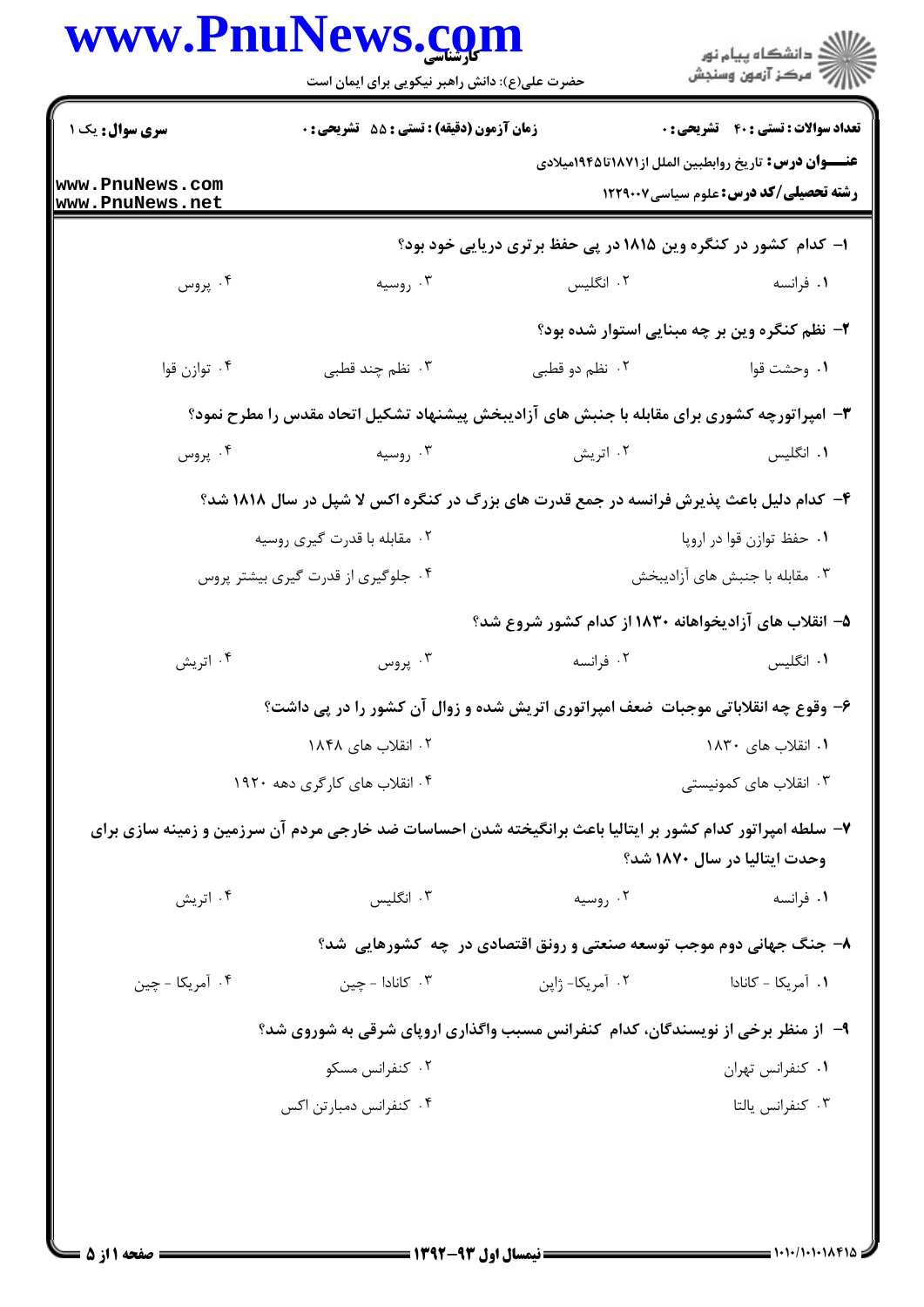| www.PnuNews.com                    | حضرت علی(ع): دانش راهبر نیکویی برای ایمان است |                                                                                               |                                                                                                               |
|------------------------------------|-----------------------------------------------|-----------------------------------------------------------------------------------------------|---------------------------------------------------------------------------------------------------------------|
| <b>سری سوال : ۱ یک</b>             | زمان آزمون (دقیقه) : تستی : 55 آتشریحی : 0    |                                                                                               | <b>تعداد سوالات : تستی : 40 - تشریحی : 0</b>                                                                  |
| www.PnuNews.com<br>www.PnuNews.net |                                               |                                                                                               | <b>عنــــوان درس:</b> تاريخ روابطبين الملل از١٨٧١تا١٩٤٤ميلادي<br><b>رشته تحصیلی/کد درس:</b> علوم سیاسی1۲۲۹۰۰۷ |
|                                    |                                               | ۱۰− توافق برای تاسیس سازمان های جهانی و کار تقسیم جهان ازچه کنفرانسی آغاز گشت؟                |                                                                                                               |
|                                    | ۰۲ کنفرانس سران متفقین در تهران               |                                                                                               | ٠١ كنفرانس سران متفقين در يالتا                                                                               |
|                                    | ۰۴ کنفرانس وزرای امور خارجه متفقین در مسکو    |                                                                                               | ۰۳ کنفرانس سران آمریکا و انگلیس در اتلانتیک                                                                   |
|                                    |                                               | 11- اشغال کدام کشور در جنگ جهانی دوم به هدف ارسال کمک های انگلیس و آمریکا به شوروی صورت گرفت؟ |                                                                                                               |
| ۰۴ بلغارستان                       | ۰۳ رومانی                                     | ۰۲ ایران                                                                                      | ۰۱ ژاپن                                                                                                       |
|                                    |                                               | ۱۲- چه کشورهایی از بنائی که کنفرانس صلح ورسای پی افکنده بود ، ناراضی بودند؟                   |                                                                                                               |
|                                    | ۰۲ ایتالیا ، آلمان ، فرانسه                   |                                                                                               | ٠١. ايتاليا ، آلمان ، اسپانيا                                                                                 |
|                                    | ۰۴ آلمان ، شوروی ، ایتالیا                    |                                                                                               | ۰۳ آلمان، اسپانیا ، فرانسه                                                                                    |
|                                    |                                               | ۱۳-   نتیجه جنگ های داخلی اسپانیا از سال ۱۹۳۶ تا ۱۹۳۹ تقویت کدام مکتب بود؟                    |                                                                                                               |
| ۰۴ سوسیالیسم                       | ۰۳ فاشیسم                                     | ۰۲ ليبراليسم                                                                                  | ۰۱ کمونیسم                                                                                                    |
|                                    |                                               | ۱۴- چه سالی به عنوان ًسال تضعیف جامعه ملل و شکست سیاست امنیت دسته جمعی شناخته می شود؟         |                                                                                                               |
| 1999.5                             | 1916.7                                        | ۲. ۱۹۳۳                                                                                       | ۱. ۱۹۳۹                                                                                                       |
|                                    |                                               | ۱۵– اولین نمونه توتالیتاریسم در دهه ۱۹۳۰ در کدام کشور پیاده شد؟                               |                                                                                                               |
| ۰۴ اسپانیا                         | ۰۳ ایتالیا                                    | ۰۲ آلمان                                                                                      | ۰۱ شوروی                                                                                                      |
|                                    |                                               | ۱۶– کدام یک ازا شخاص زیر به عنوان ًطراح واقعی وحدت ایتالیا شناخته می شود؟                     |                                                                                                               |
| ۰۴ ارسینی                          | ۰۳ مازینی                                     | ۰۲ ویکتور امانوئل دوم                                                                         | ۰۱ کاوور                                                                                                      |
|                                    |                                               | ۱۷– وحدت آلمان در پی وقوع جنگ میان چه کشورهایی تحقق پیدا کرد؟                                 |                                                                                                               |
| ۰۴ اتریش- ایتالیا                  | ۰۳ اتریش - پروس                               | ٢. فرانسه - آلمان                                                                             | ۰۱ فرانسه - پروس                                                                                              |
|                                    |                                               | <b>۱۸</b> – کدام گزینه از خطوط اصلی دیپلماسی بیسمارک بود؟                                     |                                                                                                               |
|                                    | ۰۲ از انزوا خارج کردن فرانسه                  |                                                                                               | ۰۱ تغییر وضع موجود و گسترش مستعمرات                                                                           |
|                                    | ۰۴ آلمان به عنوان محور دیپلماسی اروپا         |                                                                                               | ۰۳ توسعه طلبي آلمان                                                                                           |
|                                    |                                               | ۱۹- معاهده سن استفانو برای پایان دادن جنگ میان کدام دو قدرت اروپایی منعقد شد؟                 |                                                                                                               |
| ۰۴ عثمانی- اتریش                   | ۰۳ روسیه - عثمانی                             | ۰۲ فرانسه - پروس                                                                              | ۰۱ روسیه - اتریش                                                                                              |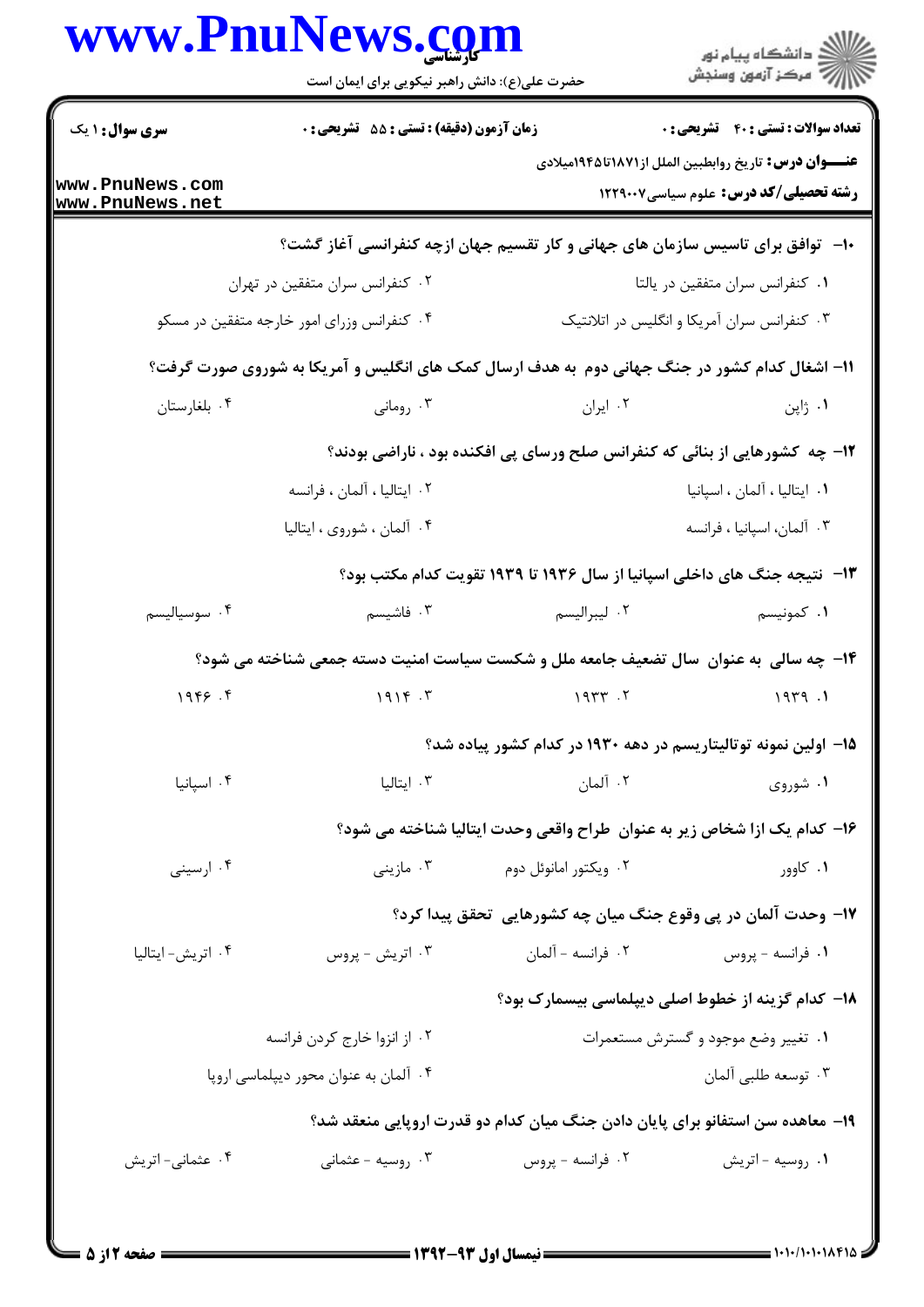|                              | www.PnuNews.com                                                                                                 |                                                                                    | الاد دانشگاه پيام نور<br>  > مرکز آزمون وسنجش                                                                 |  |
|------------------------------|-----------------------------------------------------------------------------------------------------------------|------------------------------------------------------------------------------------|---------------------------------------------------------------------------------------------------------------|--|
|                              | حضرت علی(ع): دانش راهبر نیکویی برای ایمان است                                                                   |                                                                                    |                                                                                                               |  |
| سری سوال: ۱ یک               | زمان آزمون (دقیقه) : تستی : 55 آتشریحی : 0                                                                      |                                                                                    | <b>تعداد سوالات : تستي : 40 - تشريحي : 0</b>                                                                  |  |
| www.PnuNews.com              |                                                                                                                 |                                                                                    | <b>عنــــوان درس:</b> تاریخ روابطبین الملل از۱۸۷۱تا۱۹۴۵میلادی<br><b>رشته تحصیلی/کد درس:</b> علوم سیاسی1۲۲۹۰۰۷ |  |
| www.PnuNews.net              |                                                                                                                 |                                                                                    |                                                                                                               |  |
| ۰۴ ایتالیا- اتریش            | ٠٣ انگليس - ايتاليا                                                                                             | ۲۰– قدرت های متحد آلمان در سیستم دوم بیسمارک کدام بودند؟<br>۰۲ روسيه-انگليس        | ٠١ روسيه-اتريش                                                                                                |  |
|                              |                                                                                                                 |                                                                                    |                                                                                                               |  |
|                              |                                                                                                                 |                                                                                    | <b>۲۱</b> - کدام پیمان اوج سیستم بیسمارک محسوب می شود؟                                                        |  |
|                              | ۰۲ سن استفانو                                                                                                   |                                                                                    | ۰۱ تضمین دوباره<br>۰۳ اتحاد مثلث                                                                              |  |
|                              | ۴. پیمان اتحاد آلمان ، روسیه و اتریش در سال ۱۸۸۱                                                                |                                                                                    |                                                                                                               |  |
|                              |                                                                                                                 | <b>۲۲</b> - دو نمود کلی «سیاست جهانی» آلمان پس از سقوط بیسمارک چیست؟               |                                                                                                               |  |
|                              | ۰۲ توسعه نیروی هوایی- توسعه نفوذ استعماری                                                                       | ۰۱ توسعه نیروی دریایی - توسعه نفوذ استعماری                                        |                                                                                                               |  |
|                              | ۰۴ توسعه صنعتی - وارد نشدن به رقابت های استعماری                                                                |                                                                                    | ۰۳ حفظ وضع موجود - توسعه صنعتى                                                                                |  |
|                              | ۲۳–۔ نخستین نویسنده و متفکری که به اهمیت رابطه اقتصاد و استعمار در اواخر قرن نوزدهم پی برد کیست؟                |                                                                                    |                                                                                                               |  |
| ۰۴ رزا لوکزامبورگ            | ۰۳ جان هابسن                                                                                                    | ۰۲ لنین                                                                            | ۰۱ کارل مارکس                                                                                                 |  |
|                              | ۲۴- کدام کشور غیر اروپایی به دلیل پیشرفت های نظامی و صنعتی در اواخر قرن نوزدهم تمایلات امپریالیستی پیدا کرد؟    |                                                                                    |                                                                                                               |  |
| ۰۴ ژاپن                      | ۰۳ کانادا                                                                                                       | ۰۲ آمریکا                                                                          | ۰۱ چين                                                                                                        |  |
|                              |                                                                                                                 | 7۵- دلیل اصلی فروپاشی مجمع  بین المللی کارگران  تحت عنوان « بین الملل اول» چه بود؟ |                                                                                                               |  |
|                              | ۰۲ اختلاف های داخلی میان اعضا                                                                                   |                                                                                    | ٠١ سركوب بوسيله دولت هاى بورژوا                                                                               |  |
|                              | ۰۴ ورود به مبارز ه مسلحانه                                                                                      |                                                                                    | ۰۳ حمایت نکردن شوروی                                                                                          |  |
|                              |                                                                                                                 | ۲۶– کدام یک از گزینه های زیر نظر راتزل جغرافی دان آلمانی را بازتاب می دهد؟         |                                                                                                               |  |
|                              | ۰۲ اهمیت توسعه اقتصادی در رقابت های بین المللی                                                                  | ۰۱ اهمیت تسلط بر هوا در جنگ میان قدرت ها                                           |                                                                                                               |  |
|                              | ۰۴ اهمیت داشتن مستعمرات بیشتر برای توسعه اقتصادی                                                                | ۰۳ اهمیت تسلط بر دریاها برای تجارت و جنگ                                           |                                                                                                               |  |
|                              | ۲۷– تضاد شدید سیاست میان کدام دو کشور در آستانه قرن بیستم باعث شد که فرانسه ابتکار عمل دیپلماتیک را در اروپا به |                                                                                    |                                                                                                               |  |
|                              |                                                                                                                 |                                                                                    | دست بگيرد؟                                                                                                    |  |
| ۰۴ اتریش- ایتالیا            | ۰۳ آلمان - روسيه                                                                                                | ۰۲ آلمان - انگلیس                                                                  | ٠١ روسيه-انگليس                                                                                               |  |
|                              |                                                                                                                 | ۲۸– در طول قرن نوزدهم هدف اصلی انگلیس از مداخله در مسائل اروپا چه بود؟             |                                                                                                               |  |
|                              | ۰۲ انزوای فرانسه                                                                                                |                                                                                    | ۰۱ اعاده توازن                                                                                                |  |
| ۰۴ ممانعت از قدرت گیری آلمان |                                                                                                                 |                                                                                    | ۰۳ رقابت با روسیه                                                                                             |  |
|                              |                                                                                                                 |                                                                                    |                                                                                                               |  |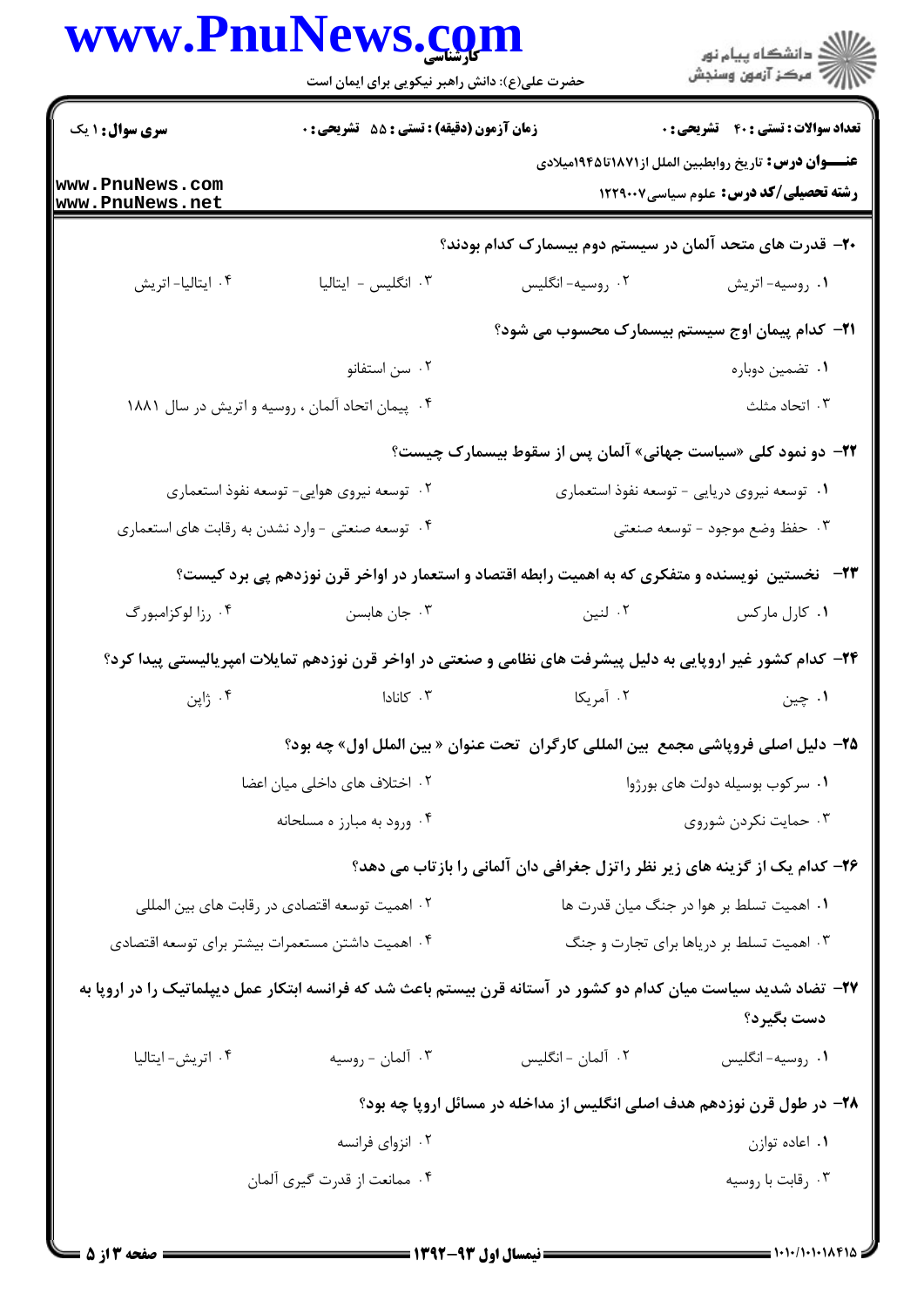|                                    | www.PnuNews.com<br>حضرت علی(ع): دانش راهبر نیکویی برای ایمان است                                      |                                                                                      | الارد دانشگاه پيام نور<br>۱۳۱۸ - مرکز آزمون وسنجش                                                             |
|------------------------------------|-------------------------------------------------------------------------------------------------------|--------------------------------------------------------------------------------------|---------------------------------------------------------------------------------------------------------------|
|                                    |                                                                                                       |                                                                                      |                                                                                                               |
| <b>سری سوال : ۱ یک</b>             | زمان آزمون (دقیقه) : تستی : 55 آتشریحی : 0                                                            |                                                                                      | <b>تعداد سوالات : تستي : 40 ٪ تشریحي : 0</b><br><b>عنــــوان درس:</b> تاریخ روابطبین الملل از۱۸۷۱تا۱۹۴۵میلادی |
| www.PnuNews.com<br>www.PnuNews.net |                                                                                                       |                                                                                      | <b>رشته تحصیلی/کد درس:</b> علوم سیاسی۱۲۲۹۰۰۷                                                                  |
|                                    |                                                                                                       |                                                                                      | ۲۹– اولین نتیجه بحران ۱۹۰۹ – ۱۹۰۸ بوسنی چه بود؟                                                               |
|                                    | ٢. تضعيف اتحاد مثلث                                                                                   |                                                                                      | ۰۱ آسیب پذیری صلح در اروپا                                                                                    |
|                                    | ۰۴ روى آوردن ايتاليا به روسيه                                                                         |                                                                                      | ۰۳ امیدواری به همکاری جمعی برای حل بحران ها                                                                   |
|                                    |                                                                                                       | ۳۰– اتحاد کشورهای بالکان علیه عثمانی در سال ۱۹۱۲ با حمایت قاطع کدام کشور انجام شد؟   |                                                                                                               |
| ۰۴ ایتالیا                         | ۰۳ اتریش                                                                                              | ۰۲ روسیه                                                                             | ۰۱ انگلیس                                                                                                     |
|                                    | ۳۱– پس از قتل ولیعهد اتریش در سال ۱۹۱۴ در صربستان کدام خواست اتریش از طرف صرب ها مورد قبول واقع نشد؟  |                                                                                      |                                                                                                               |
|                                    | ۰۲ برکنار کردن صاحب منصبان ضد اتریشی                                                                  |                                                                                      | ۰۱ پایان دادن به حرکت های نامطلوب علیه اتریش                                                                  |
|                                    | ۰۴ مشارکت اتریشیها در تحقیق درباره قتل ولیعهد                                                         |                                                                                      | ۰۳ منحل کردن گروه های ملی                                                                                     |
|                                    |                                                                                                       | <b>۳۲</b> - علت جنگ جهانی اول از دیدگاه مارکسیسم کلاسیک کدام است؟                    |                                                                                                               |
| ۴. توسعه طلبي ألمان                | ۰۳ اقتصاد سرمايه داري                                                                                 | ٠٢ امپرياليسم اقتصادى                                                                | ٠١ نبرد طبقاتي                                                                                                |
|                                    | <b>33- چه کشوری یکی ازدلایل ورود خود را به صحنه  جنگ جهانی اول  حفظ استقلال بلژیک اعلام نمود؟</b>     |                                                                                      |                                                                                                               |
| ۰۴ روسیه                           | ۰۳ ایتالیا                                                                                            | ۰۲ فرانسه                                                                            | ۰۱ انگلیس                                                                                                     |
|                                    |                                                                                                       | ۳۴- امپراتوری عثمانی و ایتالیا در جنگ جهانی اول به ترتیب در کدام ائتلاف قرار داشتند؟ |                                                                                                               |
|                                    | ۰۲ اتفاق مثلث – اتحاد مثلث                                                                            |                                                                                      | ٠١. اتحاد مثلث - اتحاد مثلث                                                                                   |
|                                    | ۰۴ اتحاد مثلث - اتفاق مثلث                                                                            |                                                                                      | ٠٣ اتفاق مثلث – اتفاق مثلث                                                                                    |
|                                    | ۳۵- کدام کشور در آستانه جنگ جهانی اول با بیشترین آشوب های اجتماعی روبرو بوده است؟                     |                                                                                      |                                                                                                               |
| ۰۴ روسیه                           | ۰۳ ایتالیا                                                                                            | ۰۲ عثمانی                                                                            | ۰۱ اتریش                                                                                                      |
|                                    | ۳۶- کدام کشور همزمان با شروع جنگ جهانی اول ارتشی برای شرکت در جنگ در اختیار نداشته وجهت حضور می بایست |                                                                                      | مقدمات ایجاد آن را فراهم نماید؟                                                                               |
| ۰۴ پرتقال                          | ۰۳ آمریکا                                                                                             | ۰۲ ژاپن                                                                              | ۰۱ ایتالیا                                                                                                    |
|                                    |                                                                                                       | ۳۷-  چهار قدرت  تعیین کننده سرنوشت دنیای پس از جنگ جهانی اول کدامند؟                 |                                                                                                               |
|                                    | ۰۲ روسیه ، ژاپن ، آمریکا ، انگلیس                                                                     |                                                                                      | ٠١ روسيه ، امريكا ،فرانسه ، انگليس                                                                            |
|                                    | ۰۴ آمریکا، ایتالیا ، فرانسه ، انگلیس                                                                  |                                                                                      | ۰۳ ایتالیا، امریکا ، روسیه، انگلیس                                                                            |